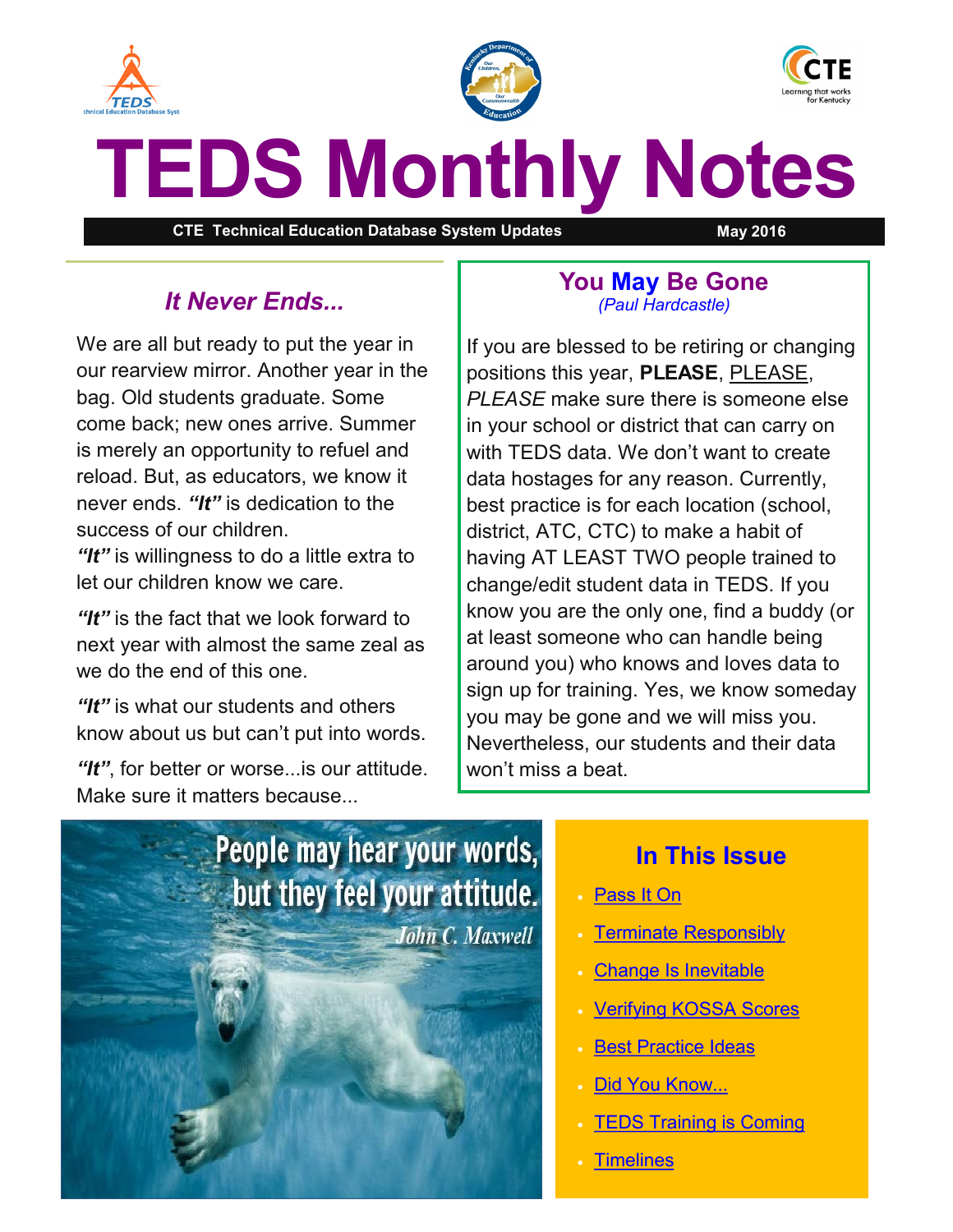# **Come What May**

<span id="page-1-0"></span>*(Moulin Rouge Soundtrack - Ewan McGregor and Nicole Kidman)*

Some things just bear repeating. If you have students that have left your school, they will need to be terminated in TEDS. Terminations must be done **in TEDS**, under each pathway on the Termination Screen. We are all itching for summer to start but come what may; we have to be diligent now to ensure there are no fires waiting for us when we return. So, once more, with feeling:

## **STUDENTS SHOULD ONLY BE TERMINATED WHEN THEY LEAVE THEIR HOME HIGH SCHOOL**

You are required to terminate all other active and inactive students that fall into one of the categories below.

- Underclassmen that **Drop Out or Transfer** from your school.
- <sup>+</sup> 12<sup>th</sup> Grade Preparatory Students **that Graduate** are terminated as either:
	- **Completer and HS Graduate** *(Completed 4 credits in one pathway)*
	- **Graduated w/o Completing** *(Completed less than 4 credits in one pathway)*
- <sup>+</sup> 12<sup>th</sup> Grade Preparatory Students **that do not Graduate**, are terminated as either:
	- **Completer, Not Graduated** *(Completed 4 credits in one pathway but did not graduate)*
	- **Dropped Out** *(terminate them as Leaver/Dropout)*
	- **Transferred** out of their home high School *(Terminate them as Transfer)*
	- **Did not pass.** Returning in 16-17. **Do Not Terminate.** *(Change grade level to 11)*

# **DO NOT TERMINATE:**

- **RETURNING UNDERCLASSMEN**
- **12th Grade Exploring Students** *(this is done automatically)*

Don't wait for some other spring to complete your terminations. Make sure you have clean TEDS data.

**Terminate responsibly and accurately**

## **You May Be Right** *(Billy Joel)*

I may be crazy… but it just may be a different word you're looking for… (you KNOW you were thinking, "that's not how it goes")

TEDS continues to change. Here is another example:

- "Program" has been changed to "Pathway" in TEDS.
- "Program Area" has been changed to "Perkins Area" in TEDS.
- ◆ Additionally, we can now categorize data by Program, Program Area, and Career Clusters.

## **Devil May Care** *(Diana Krall)*

**2016 KOSSA** information is **NOW LOADED** in TEDS!!

Make sure to verify your KOSSA scores. To be certain, this is no time for devil may care attitudes.

Changes cannot be made once the rollover takes place on September 1, 2016.

## **KOSSA questions?**

Sherri Craig [Sherri.Craig@education.ky.gov](mailto:Sherri.Craig@education.ky.gov) 

**KOSSA in TEDS questions?**

Mr. Kiley Whitaker [Kiley.whitaker@education.ky.gov](mailto:kiley.whitaker@education.ky.gov)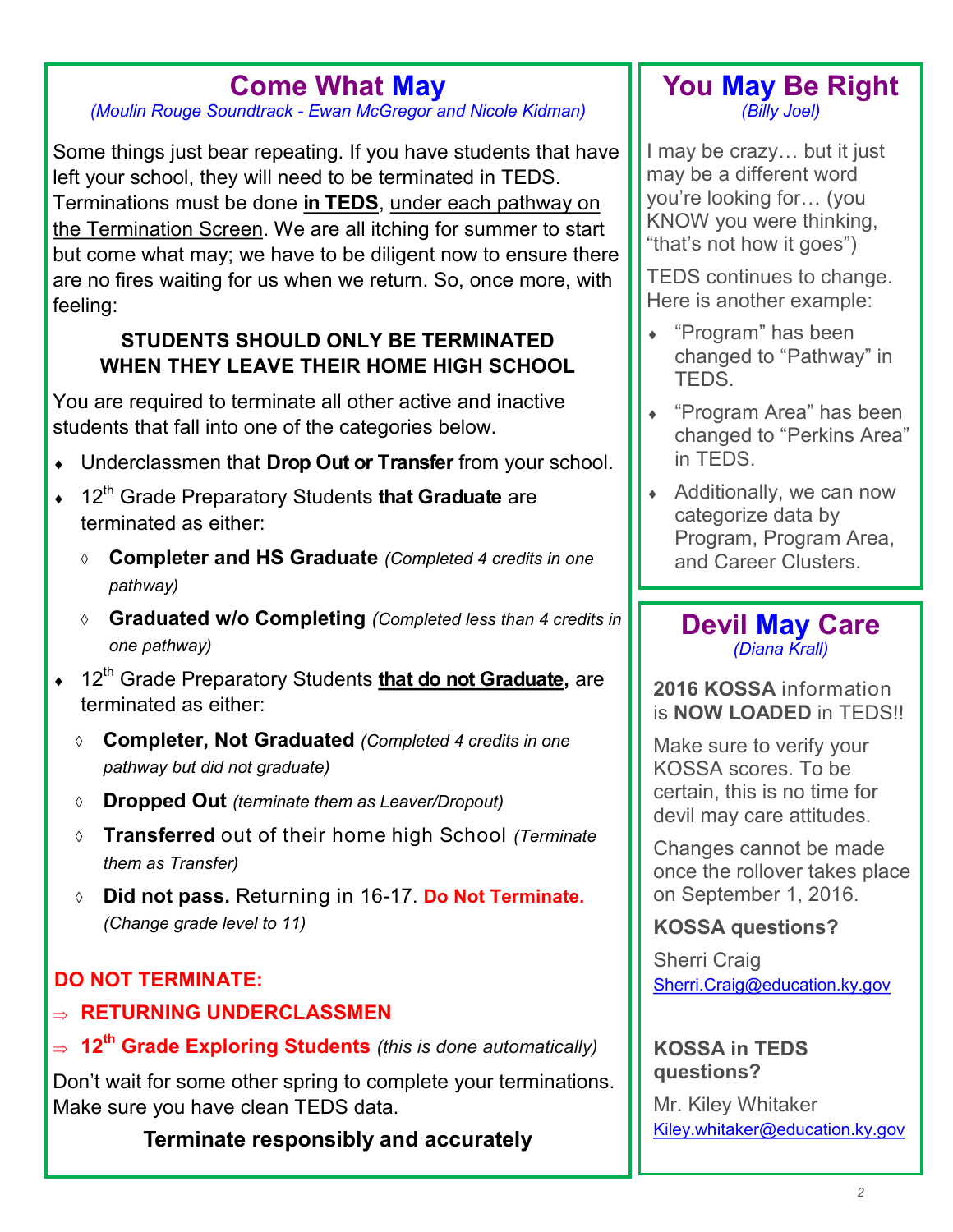## **For Emily, Whenever I May Find Her**  *(Simon & Garfunkle)*

<span id="page-2-0"></span>We want to make sure you always know where to find Emily and all the rest of your students. Quickly. To help this along, students can no longer be manually entered/enrolled into TEDS. All enrollments must happen in Infinite Campus and be imported into TEDS. This helps to ensure that we don't hear, "This is not the Emily you are looking for." In most cases, this change should not be a problem. However, some instances will need special attention. Here is one:

## **Best Practices for enrolling 8th Grade Students participating in CTE courses for the KTS Data Exchange and TEDS**

Technical schools **should not** manually enter 8<sup>th</sup> grade student data directly into the Infinite Campus or the TEDS databases. Below are OCTE's best practice setup suggestions for 8th grade students who participate in CTE courses.

- 1. 8<sup>th</sup> Grade students *must* be rostered into courses using the KTS Data Exchange process. Refer to the [KTS Course Setup Guide](http://education.ky.gov/districts/tech/sis/Documents/KSIS-KTS_CourseSetupforHighSchools_DRAFT.pdf) and the [KTS Grading Task Setup](http://education.ky.gov/districts/tech/sis/Documents/KSIS-KTSGradingTaskSetup_Draft.pdf) documents on the KTS Data Exchange webpage</u>. To do this, districts have two options:
	- a. Pull KTS Data Exchange courses directly into the middle school in the district IC database using the KTS Course Setup Guide to add them to CTE courses.
	- b. Add  $8<sup>th</sup>$  grade students to the high school in the district IC database with a secondary enrollment record, then using the KTS Course Setup Guide to add them to CTE courses.

*Both methods will "link" the student to the CTE Course, which will populate a secondary enrollment record in the technical school Infinite Campus database.*

- 2. Students who are setup properly through the exchange process are able to have TEDS records created for them on the TEDS tab in Infinite Campus which will allow them to be exported into the TEDS database.
- 3. *Private School & Home School Students:* Technical schools who service students coming from a private school or a home school situation, regardless of grade, should contact Tanya. Fluke@education.ky.gov for specific guidance with setup in IC for those students.

ATCs and districts need regular communication to make sure we keep up with our students. Don't lose sight of Emily and them.